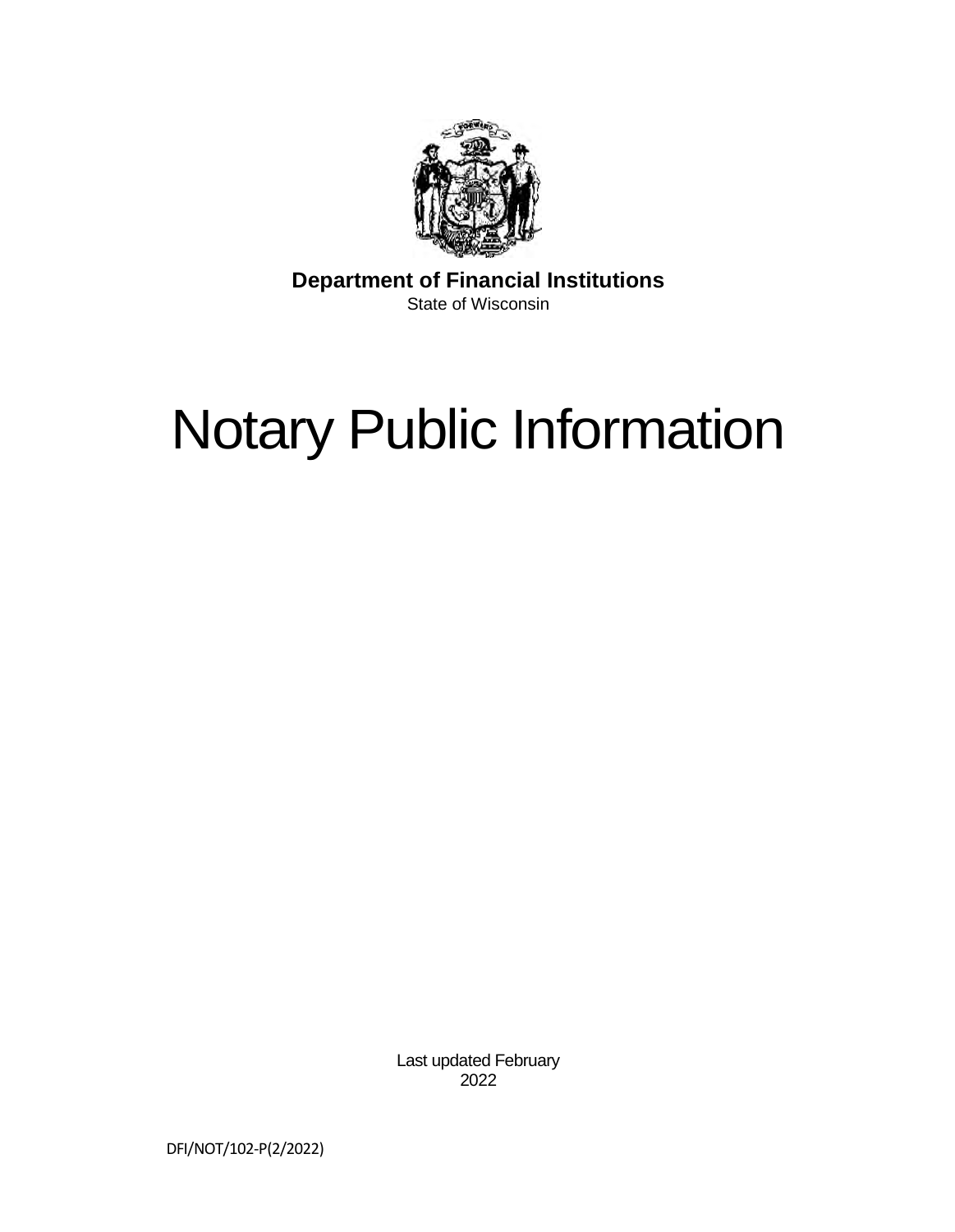Dear Notary Public:

This notary public brochure will help you become familiar with the duties and responsibilities of a notary public. It includes requirements and directions for the commission application, sample jurats and answers to common questions about the role of the notary.

We would also like to recommend that you take the free online notary public educational tutorial course. The tutorial includes specific instructions for and examples of the proper execution of notarial acts, knowledge quizzes and a final assessment exam. These aids are designed to enable you to feel confident in your performance of your duties as a notary public. The tutorial is available online at: [www.wdfi.org](http://www.wdfi.org/) 

Although the brochure and tutorial discuss in detail your duties as a notary, we encourage you to contact Wisconsin Department of Financial Institutions (WDFI) if you have additional questions concerning your responsibilities as a public officer. We are here to assist you in any way that we can.

Mail Address: Street Address:

Notary Section Notary Section WI Department of Financial Institutions WI Department of Financial Institutions Madison WI 53707 Madison WI 53705

PO Box 7847 4822 Madison Yards Way, North Tower

Phone: 608-266-8915 Fax: 608-264-7965

[Email:](mailto:DFINotary@wisconsin.gov) DFINotary@wisconsin.gov

TTY: 711

Website: [www.wdfi.org](http://www.wdfi.org/)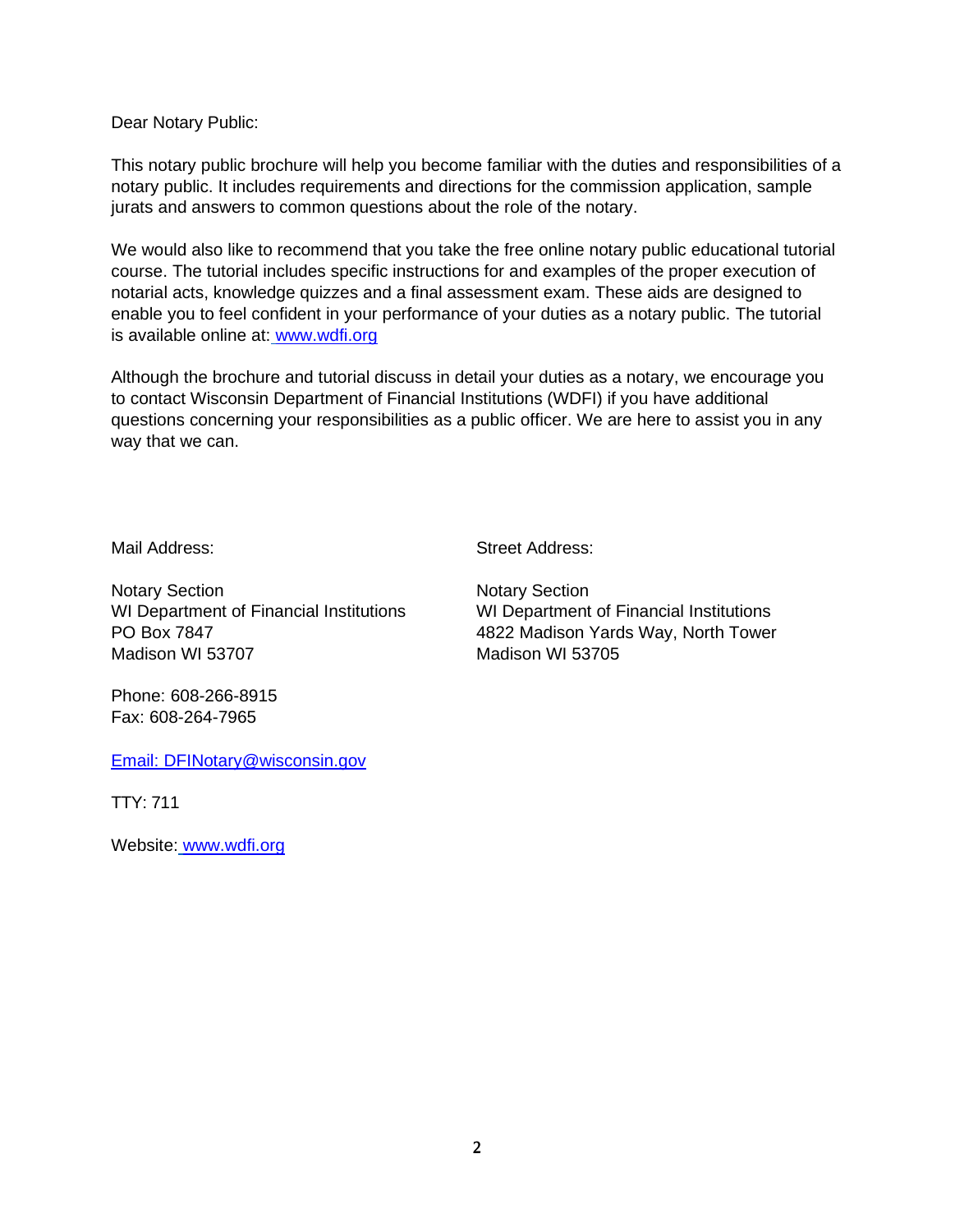# Table of Contents

| <b>General Information</b>  | Pages $4 - 7$   |
|-----------------------------|-----------------|
| Powers & Liabilities        | Pages $7-9$     |
| <b>Notarial Acts</b>        | Pages $9 - 10$  |
| <b>Notarial Ceremonies</b>  | Pages $11 - 15$ |
| Maintenance                 | Pages $15 - 17$ |
| <b>Statutory References</b> | Pages 17        |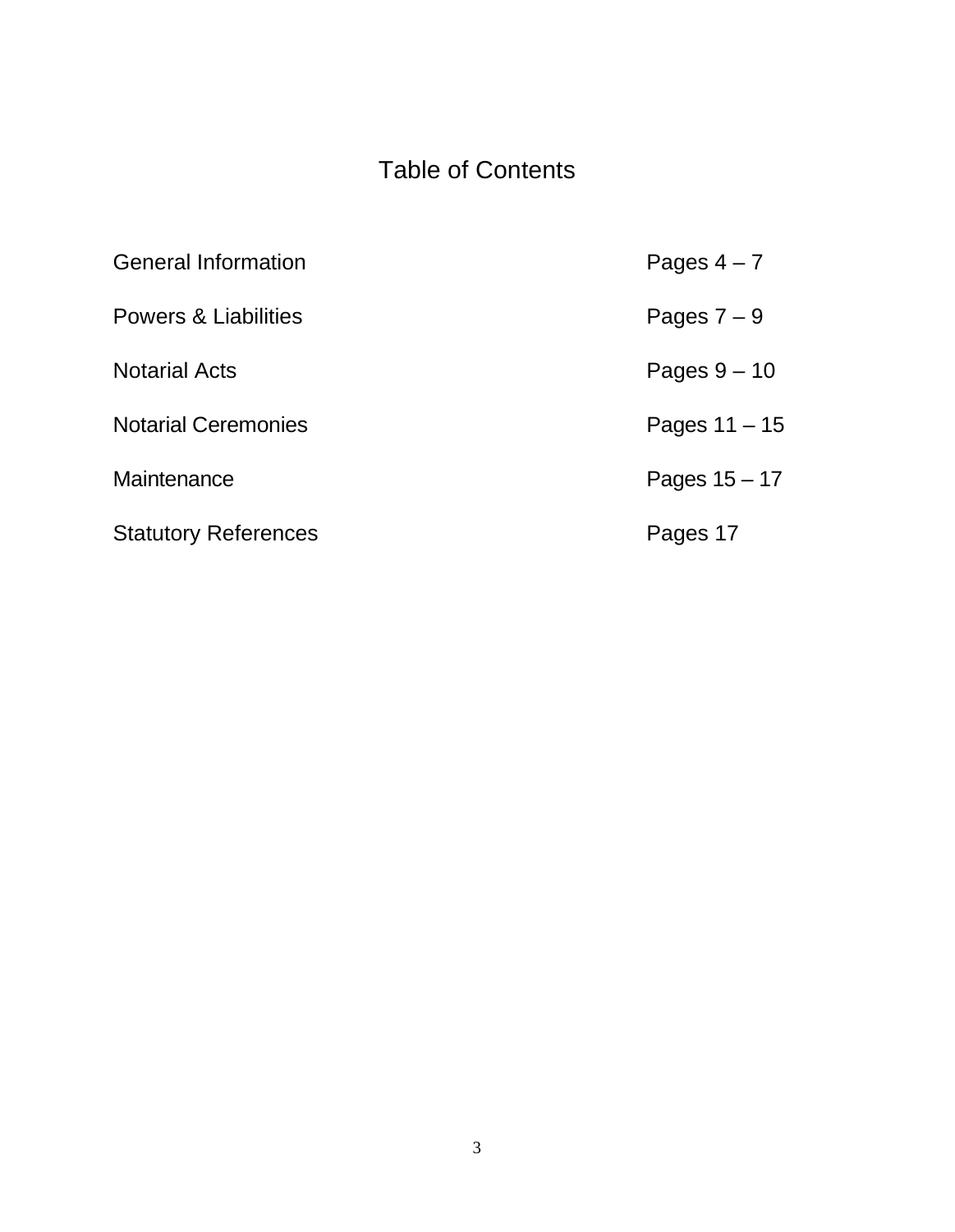# **General Information**

# **What is a Notary Public?**

A notary public is an individual issued an appointment by the Secretary of the Wisconsin Department of Financial Institutions to serve the public as an impartial witness, performing notarial acts as are allowed or required by law.

# **Who may become a Notary Public in Wisconsin?**

Any United States resident who is at least 18 years of age may apply to become a notary public. "Resident" means a person who maintains a permanent dwelling place in the United States and is in fact living in the United States. Your eligibility does not depend on immigration status, but rather on whether you maintain your permanent residence within the United States and meet the other eligibility requirements for a notary commission. The notary applicant must have at least the equivalent of an 8<sup>th</sup> grade education and pass the WDFI notary exam with a score of 90% or better.

A criminal record showing felonies and crimes involving fraud, dishonesty, or violations of public trust may be admissible evidence for purposes of impeaching a witness's character for truthfulness in a court proceeding. Because a notary public must be a credible witness, an applicant's criminal record must be free from offenses that could used to impeach the notary public's character for truthfulness. A person convicted of such offenses may only be commissioned as a notary public if the applicant is pardoned of the conviction.

# **How do I become a Notary Public in this State?**

You must study and understand the duties and expectations of being a notary public, which are set forth in Chapter 140 of the Wisconsin Statutes and Chapter DFI-CCS 25 of the Wisconsin Administrative Code. Then, you must complete an application, secure a notary bond for a minimum of \$500 coverage, complete the oath, print the notary exam certificate and submit all forms to the WDFI with the required \$20 fee. You may initiate the application and pay online <https://www.wdfi.org/apps/notary/>or download the applications that are available from [http://wdfi.org/Apostilles\\_Notary\\_Public\\_and\\_Trademarks/forms\\_Notary.htm](http://wdfi.org/Apostilles_Notary_Public_and_Trademarks/forms_Notary.htm) .

# **Does an Attorney become a Notary Public automatically upon qualifying to practice law?**

**No, attorneys do not become notaries public upon qualifying to practice law in Wisconsin.** A United States resident who is an attorney licensed to practice law in Wisconsin who wishes to be a notary must provide a certificate of good standing from the Wisconsin Supreme Court and submit an application to WDFI. In addition to being eligible for a four year commission, an attorney may qualify for a "permanent" commission under §140.02(2), Wis.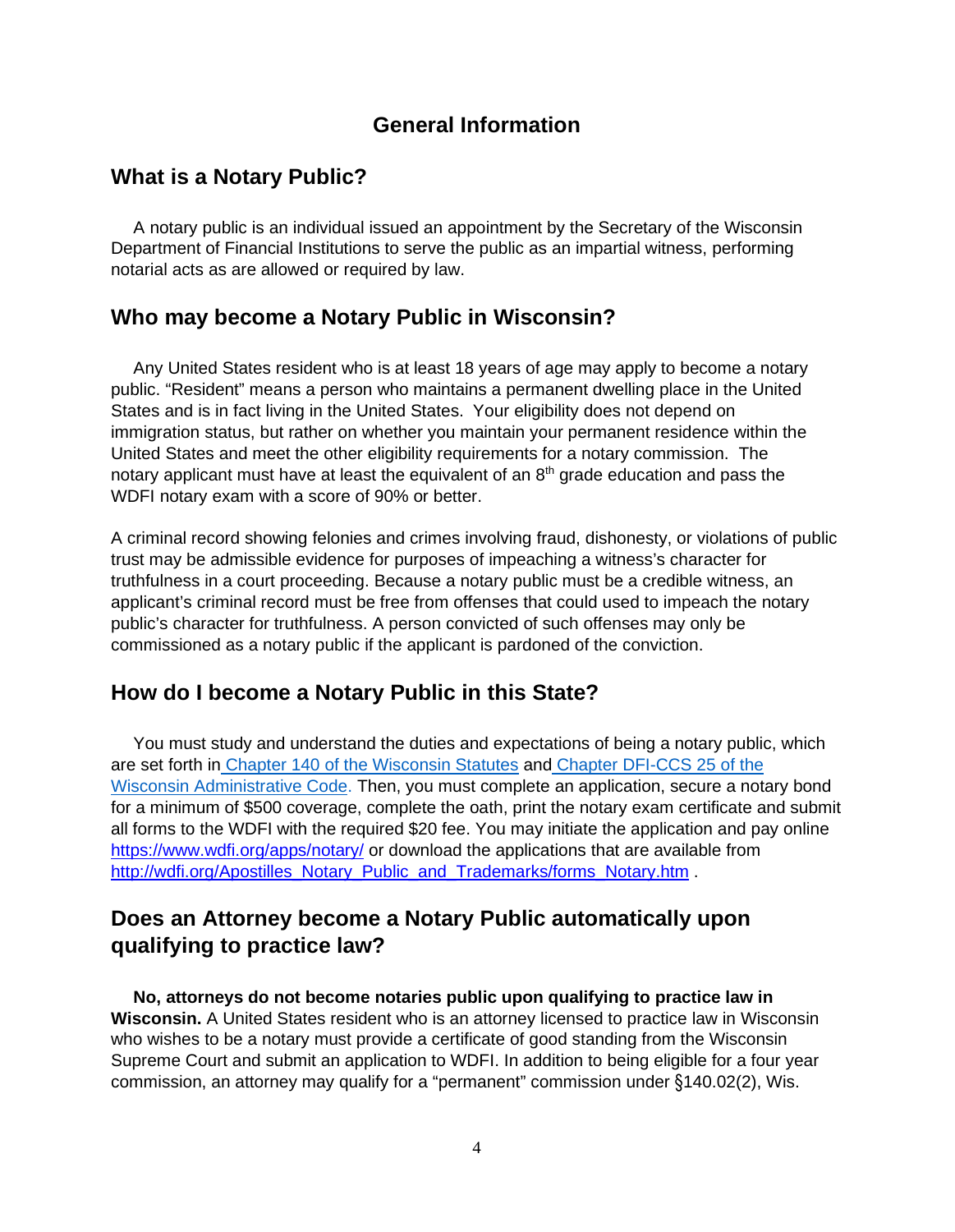Stats. for which no bond is required. A permanent commission is valid as long as the attorney remains a United States resident licensed to practice law in Wisconsin. Attorneys seeking a permanent notary commission should so specify when requesting an application. The completed permanent application and \$50 filing fee should be submitted to the WDFI. An individual may NOT perform a notarial act until the applicant receives notice that the WDFI has issued the applicant a notary commission.

#### **WHO SUPPLIES THAT NOTARY SEAL OR STAMP?**

It is your responsibility to provide an engraved official seal or official rubber stamp prior to completing the application form. For suppliers, conduct an internet search or check with your local office supply store. The seal or stamp may be of any size or shape, but must state the words "Notary Public," "State of Wisconsin," and your name which must include your legal last name. You may use initials, or a shortened first name if you wish, but you must use your current legal last name in full.

#### **WHAT IS REQUIRED IF I HAVE AN ARREST OR CONVICTION RECORD?**

Under current law, persons convicted in state or federal court of any felony, or of a misdemeanor involving fraud, dishonesty, or violation of public trust, may not be commissioned as Notaries Public for the State of Wisconsin unless they have been pardoned of the conviction(s). If you have a misdemeanor arrest or conviction record you are required to answer "yes" on the notary application and give a brief explanation, when you apply to become a Notary. Your papers will be reviewed to determine if you are eligible to be granted a Notary commission. If you wish, you may submit your court papers for an eligibility review prior to submitting your application forms. That would save you the cost of buying a bond and seal if you are later found to be ineligible to become a notary public.

#### **HOW LONG WILL MY COMMISSION LAST?**

Your notary commission is valid for a period of four years, unless (1) you are licensed to practice law in Wisconsin and obtain a permanent commission, or (2) your commission is revoked prior to the expiration date of the commission.

#### **DO I NEED TO BE BONDED?**

A \$500 surety bond is **required for all applicants applying or reapplying for a four-year notary public commission**. The surety bond is an insurance agreement making the surety legally liable to the party who is harmed, for up to \$500 in damages caused by a notary's misconduct or neglect in executing notarial acts.

A "blanket bond" issued for employment purposes does not fulfill this obligation. A separate, specific bond in the amount of \$500 is required by Wisconsin statutes. Once filed with the Wisconsin Department of Financial Institutions, your bond cannot be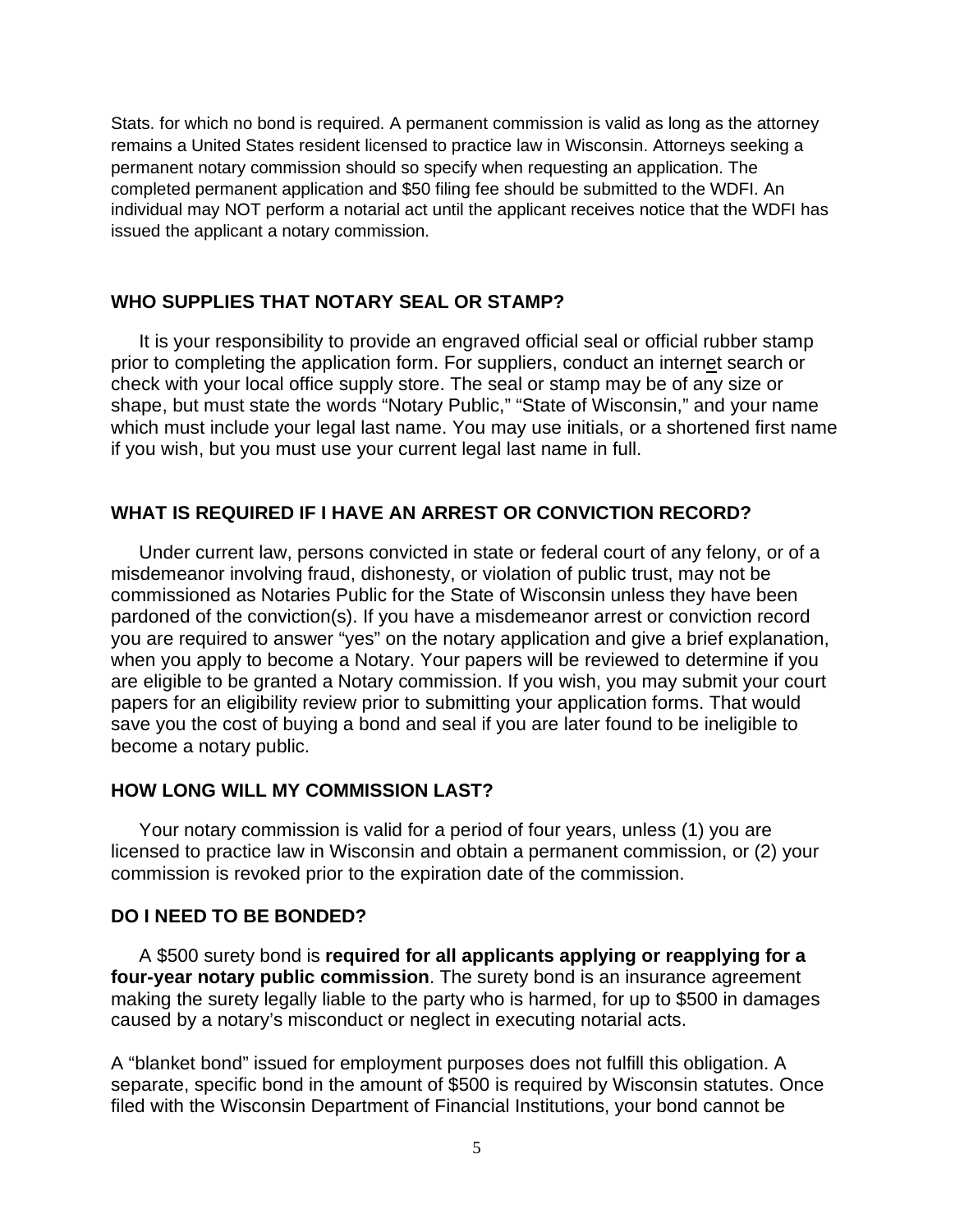cancelled and will expire in four years with your notary commission. **If you are sued for misconduct or neglect in your notarial duties, any damages beyond \$500 are your personal responsibility.**

No bond is required for permanent commissions.

#### **HOW MAY I BE BONDED?**

The surety bond must be provided by an insurance/surety company licensed to write surety bonds in the State of Wisconsin. The Wisconsin Department of Financial Institutions cannot provide bonding and cannot recommend companies who sell bonds. You may search the internet or find a local bonding company or check with your local insurance provider to see if they provide the service.

#### **WHAT IS A NOTARY BONDING AGENCY?**

A notary bonding agency is an insurance company or division of any insurance company, licensed to write fidelity insurance in the State of Wisconsin, which specializes in selling notary bonds.

#### **WHAT IS THE TOTAL COST INVOLVED IN BECOMING A NOTARY PUBLIC?**

The costs of becoming a notary depends on the type of official notarial seal or stamp you purchase and the cost of the surety bond you obtain. Additionally, you must pay a \$20 application filing fee to the Wisconsin Department of Financial Institutions.

#### **WHEN MAY I BEGIN TO PERFORM IN-PERSON NOTARIAL ACTS?**

You may begin to perform in-person notarial acts after you have been notified by the Wisconsin Department of Financial Institutions via email or USPS that your commission has been issued. A certificate will be forwarded to the mailing address you list on the application form or emailed. It is very important to indicate a complete and current address on your application to ensure delivery of your certificate.

A notary who is applying for the first time or renewal will usually receive a certificate within two weeks of sending the forms and fee to the Wisconsin Department of Financial Institutions.

#### **WHEN MAY I BEGIN TO PERFORM NOTARIAL ACTS FOR REMOTELY LOCATED INDIVIDUALS?**

You may begin to perform notarial acts for remotely located individuals **only after** you have (1) obtained your certificate authorizing you to perform in-person notarial acts; (2) obtain authorization from an approved communication technology provider to use its system for remote online notarization; and (3) become knowledgeable about that provider's system and processes, including completion of any relevant training or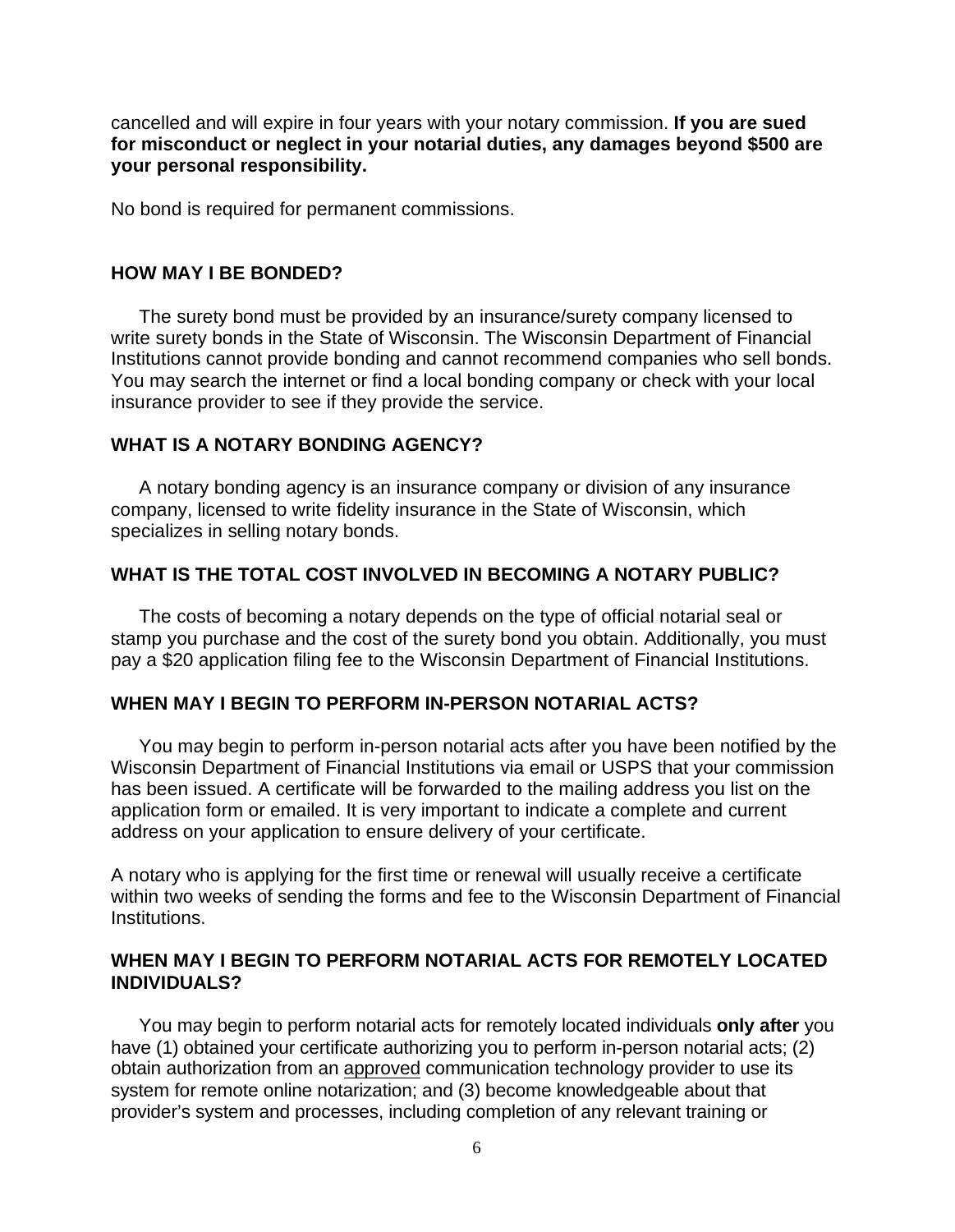instruction modules prepared by the provider. Communication technology providers are approved by WDFI and the Remote Notary Council if they meet security, recordkeeping and other standards to ensure the integrity of the notarial process. A list of approved providers is available on the WDFI website.

#### **WHERE MAY I NOTARIZE?**

You may perform notarial acts in all counties of the State of Wisconsin, but you must be physically present in the State. This is true regardless of whether the notarization is in-person or remote. (For remote online notarizations, the location of the notary public determines where the notarial act occurs.) A Wisconsin notary public commission is valid in and for the State of Wisconsin only – you may not use your Wisconsin commission to act as a notary public in any other state.

# **POWERS & LIABILITIES**

#### **WHAT EXACTLY IS A NOTARIZATION?**

A "notarization" is more precisely called a "notarial act." "Notarial act" means any act that a notary public is authorized to perform, and includes taking an acknowledgement, administering an oath or affirmation, taking a verification upon oath or affirmation, witnessing or attesting a signature, certifying or attesting a copy of and noting a protest of a negotiable instrument. (Further information and definitions of some important terms are provided in the next section of this manual, entitled "Notarial Acts.")

#### **WHAT ARE SOME IMPORTANT STEPS IN PERFORMING ALL NOTARIAL ACTS?**

Check identification if you don't know the signer; use the proper ceremony and written certificate language; sign and affix a legible impression of your seal/stamp; and indicate your commission expiration date. It is always advisable to check the document to be sure there are no blanks or incomplete statements. If, for instance, the document has blanks for two persons to sign, but you are witnessing only one signature, cross out and initial the blank line. This could prevent another person from signing it later.

#### **IF THE NOTARIAL ACT CONCERNS A TANGIBLE RECORD, MUST I ALWAYS AFFIX MY OFFICIAL SEAL/STAMP?**

Yes. Wisconsin Statutes require all notaries public, including attorneys, to affix their official notarial seal or stamp every time a notarial act regarding a tangible record is performed. This includes records that are transmitted and signed electronically.

#### **MAY I PERFORM NOTARIAL ACTS IN ALL COUNTIES OF WISCONSIN?**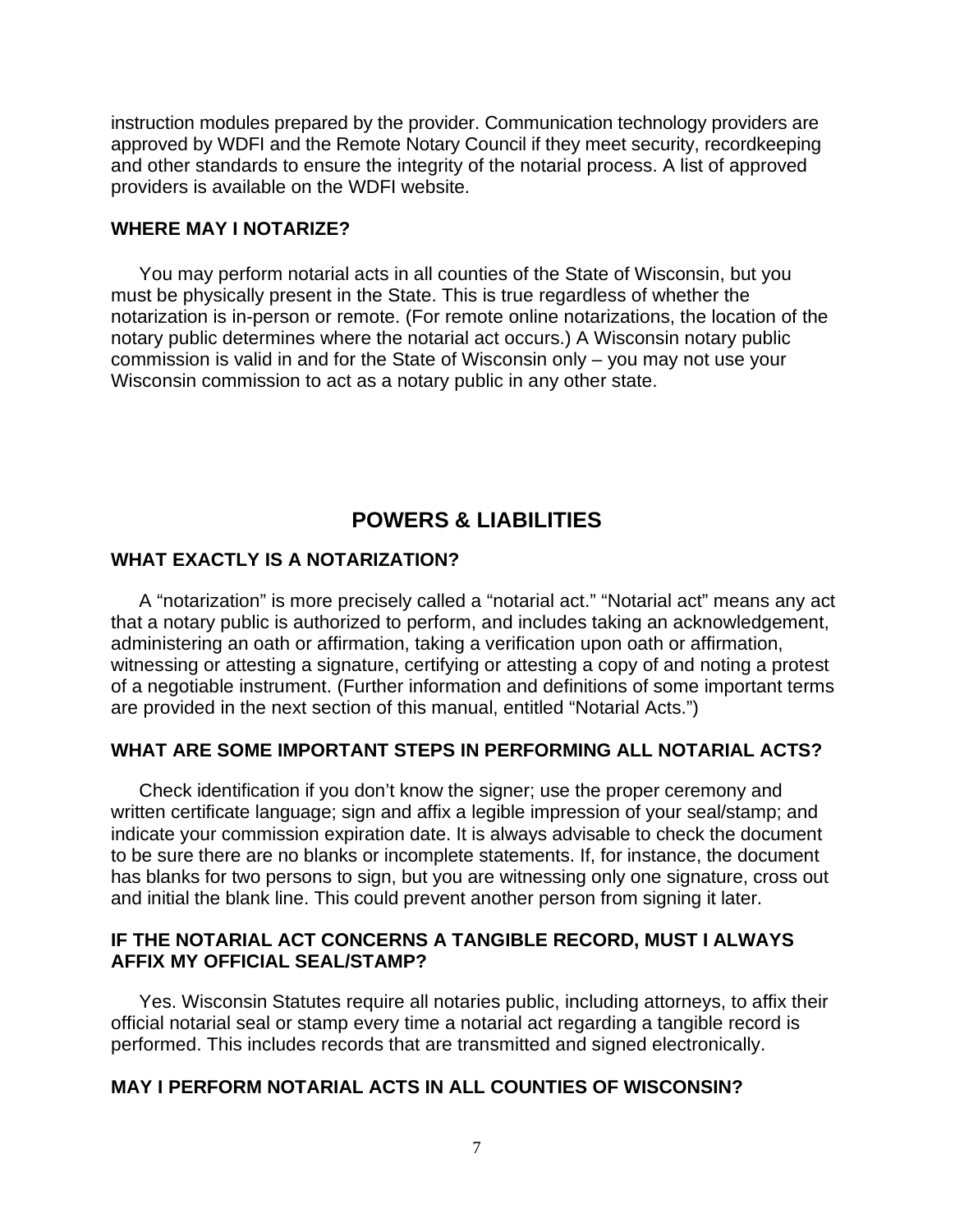Yes. Your notary commission allows you to act as a Notary Public in all counties in the state of Wisconsin.

#### **WHAT DOES 'COUNTY OF VENUE" MEAN?**

"Venue" is the place where an act is performed. On a notarized document, it shows **the notary's location when the notarial act took place**, not the county where the notary resides. The venue is usually indicated near the top of a document, as "State of Wisconsin, County of Dane."

#### **MAY I PERFORM NOTARIAL ACTS IN ANOTHER STATE?**

No. As a Wisconsin Notary Public, you may perform notarial acts only when located in the State of Wisconsin.

#### **MAY I PERFORM NOTARIAL ACTS ON A SUNDAY OR HOLIDAY?**

Yes. There is no section of the Wisconsin Statutes that makes it unlawful for a notary to act on a Sunday or holiday.

#### **MAY I HELP MY CUSTOMERS PREPARE THE PAPERS THEY NEED NOTARIZED?**

No, unless you are an attorney licensed to practice law in Wisconsin. A Notary Public who is not an attorney may not engage in the practice of law – which includes the preparation of legal papers, such as wills, contracts, deeds, powers of attorney, etc.

#### **SHOULD I NOTARIZE A DOCUMENT IN WHICH I OR MY SPOUSE HAS A DIRECT FINANCIAL INTEREST?**

No. A notary public may not perform a notarial act with respect to a record in which the notary or their spouse or domestic partner is a party or has direct beneficial interest. If you do, then the document may be voided.

# **SHOULD I WITNESS MY OWN SIGNATURE? THAT OF MY SPOUSE?**

No. The notarial process is designed to provide an impartial third-party witness to signatures. You are not an impartial third-party witness your own signature, and you'll generally have a direct beneficial interest in documents signed by your spouse.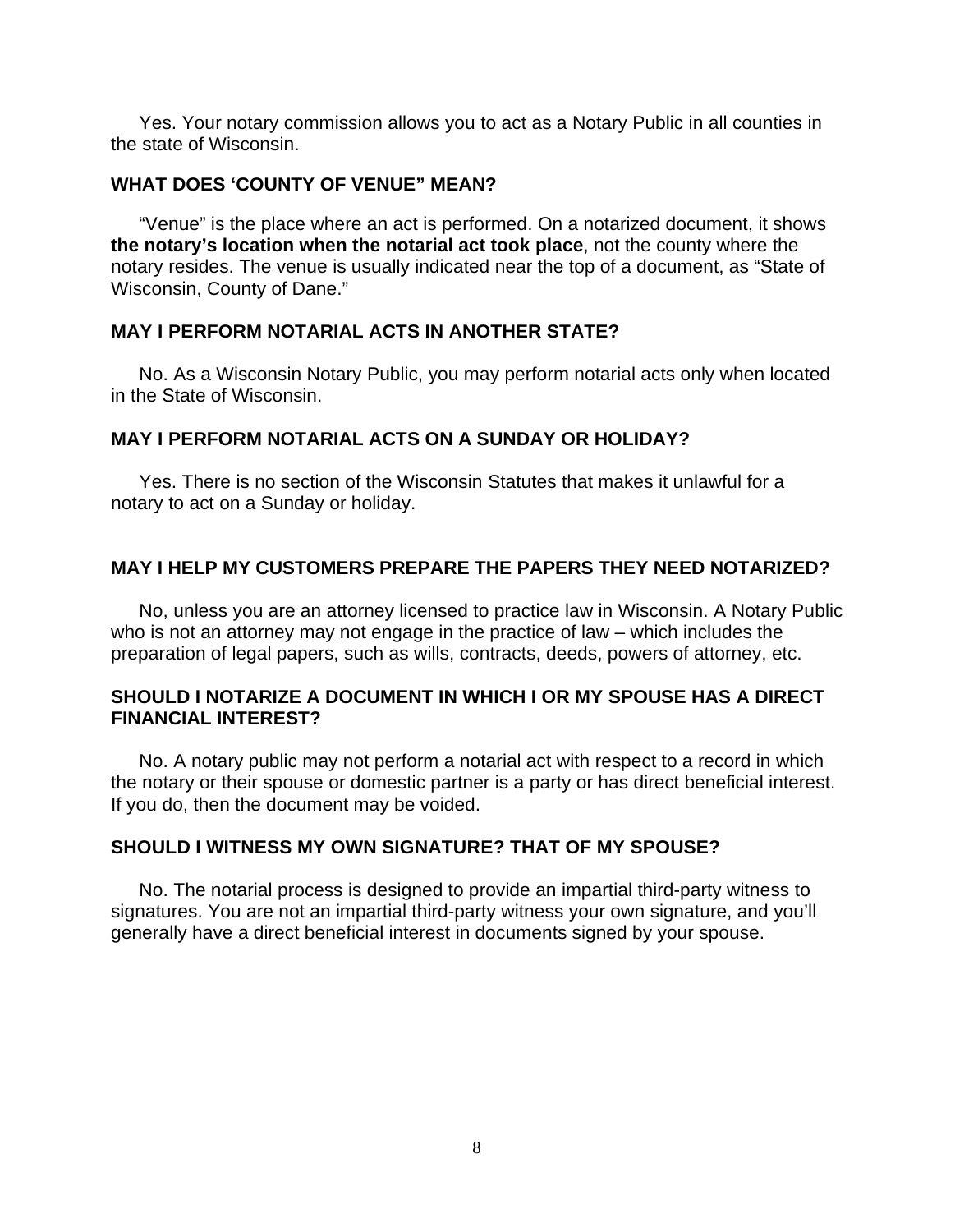#### **SHOULD I NOTARIZE A DOCUMENT THAT IS WRITTEN IN A FOREIGN LANGUAGE?**

There is no reference in the Wisconsin Statutes that prohibits you from notarizing a document written in a foreign language. However, if you do not understand the contents of the documents, you are encouraged to find another notary who does understand it, or refer the requestor to a language department, foreign students' office, or a consulate.

#### **MAY I MAKE A CERTIFIED COPY OF A BIRTH CERTIFICATE?**

No. You are strictly prohibited from making copies, certified or uncertified, of "vital records," which include certificates of birth, death, divorce, annulments, marriage, etc. Never notarize photocopies of vital records that a person may bring you. Preparing or issuing anything that carries the appearance of an original or copy of a vital record could cause you to be fined not more than \$10,000, imprisoned not more than 3 years, or both. Copies of vital records are appropriately obtained from their official custodian: a state or county office of vital records, or similar government records office.

#### **HOW MUCH MONEY CAN I CHARGE?**

You may charge no more than \$5 for performing most in-person notarial acts. (Refer to §140.02(9) of the Wisconsin Statutes for further information.)

# **NOTARIAL ACTS**

There are several specific types of notarial acts; you must know and use the proper ceremony and written certificate for the type of act you are requested to perform.

#### **WHAT IS AN AFFIDAVIT? AN AFFIANT?**

An affidavit is a written document made by a person who swears, under oath or affirmation, that the statements in the document are the truth. The person who makes and swears to the affidavit is an affiant.

#### **WHAT IS A JURAT?**

"Jurat" is the traditional name used to refer to the notary's written certificate, which should appear after the signature of a person who has given an oath, or has made a sworn statement. The jurat must be signed and dated contemporaneously when the performance of the notarial act occurs, identify the jurisdiction in which the notarial act is performed, indicate that it is signed by a notarial officer of this State, and include the date of expiration, if any, of the officer's commission.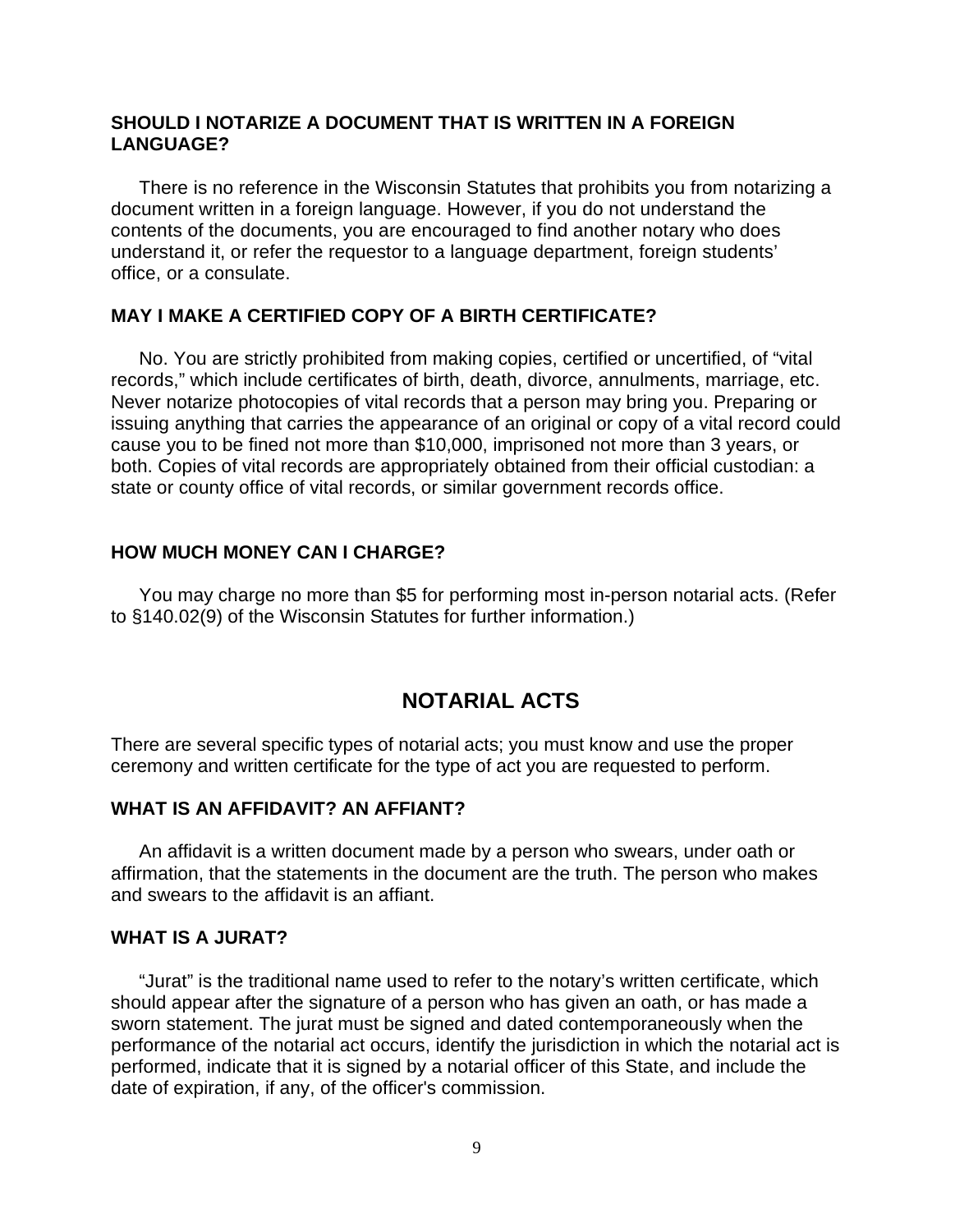#### **SHOULD MY JURAT BE ON THE SAME PIECE OF PAPER AS THE AFFIANT'S SIGNATURE?**

If possible, yes. If there is not enough room at the end of a document to insert a jurat, you may place it on a separate page and attach it to the sworn statement. When the jurat is not written on the document it applies to, it is advisable to include a statement on the document indicating that the jurat is attached, as well as a statement on the page with the jurat identifying the document to which it is attached.

#### **IS THERE A DIFFERENCE BETWEEN AN OATH AND AN AFFIRMATION?**

As a practical matter, no. Both oaths and affirmations are solemn pledges attesting to the truth of given statements. The difference is that an oath requires swearing (and may be understood to call upon a Supreme Being as witness), while an affirmation does not. Both oaths and affirmations are subject to penalties of perjury.

#### **WHAT IS AN ACKNOWLEDGMENT?**

An acknowledgement is a formal declaration that a person is signing a document voluntarily and with an understanding of its nature and purpose.

#### **WHAT IS THE DIFFERENCE BETWEEN AN ACKNOWLEDGMENT AND AN OATH?**

In an oath or affirmation, a person swears to the truth of statements made. In an acknowledgment, a person is merely confirming that she or he is signing a document voluntarily and with an understanding of its nature and purpose—not whether the statements in the document are true.

# **MUST I SEE THE PERSON SIGN THE DOCUMENT I'M NOTARIZING?**

**If the document is an affidavit or other document requiring an oath, you MUST witness them signing it in real time.** Check the wording on the jurat (certificate). If the words say "Signed before me..." or "Subscribed and sworn to before me..." then you must witness the person signing the document in real time, either inperson or remotely via an approved communication technology provider. You can't notarize a signature you didn't witness. If the document is already signed, have the person sign again in your presence, above or below the other signature.

**If the document is an acknowledgment, the person need not sign in front of you, BUT MUST appear before you and acknowledge execution of the document.** The appearance may be in person or remotely via an approved communication technology provider.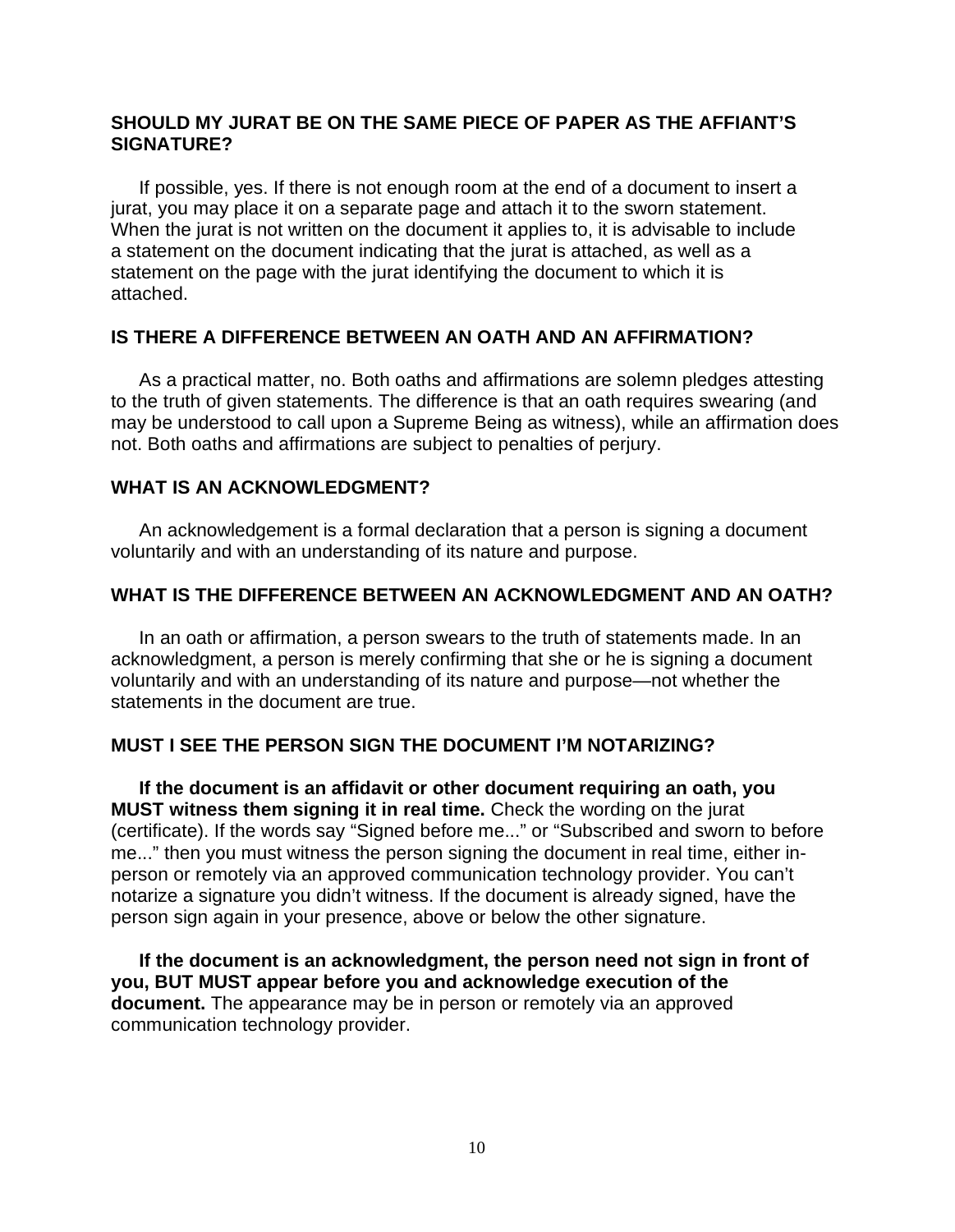# **NOTARIAL CEREMONIES**

# **TAKING AN ACKNOWLEDGMENT**

When a notary completes a certificate of acknowledgement, it will be assumed that the notary has done all of the following:

1. Required that the acknowledging party be in the notary's presence, either in-person or via an approved communication technology provider;

- 2. Confirmed the party's identity;
- 3. Determined that the party was competent or capable of executing the record;

4. Determined that the party signed the document knowingly and voluntarily; and

5. Witnessed the acknowledging party actually signing the document, or, if the document was signed previously, has shown the signature to the party, and asked the party to confirm having made the signature knowingly and voluntarily.

There is no specific required language for performing the notary "ceremony" of taking an acknowledgment, but whatever language you use should satisfy the items numbered 1 through 5 listed just above. The following script is an example of ceremonial language which satisfies those requirements:

#### **Notary:**

Do you have a form of government ID showing your name and address, and with a picture and signature, that I could use to verify your identity?

#### **Acknowledging Party:**

Yes, here's my driver's license.

#### **Notary:**

(Examines and returns identification.) Thank you. Please don't put your ID away. I'll need to look at it later. Would you please show me the document you need to have notarized?

#### **Acknowledging Party:**

Here.

#### **Notary:**

Thank you. In order to certify your acknowledgment, I am required to make sure that you know what kind of document you are signing, and that you have signed it for the purpose for which it is intended. I am also required to make sure that you are signing of your own free will.

#### **Acknowledging Party:**

O.K.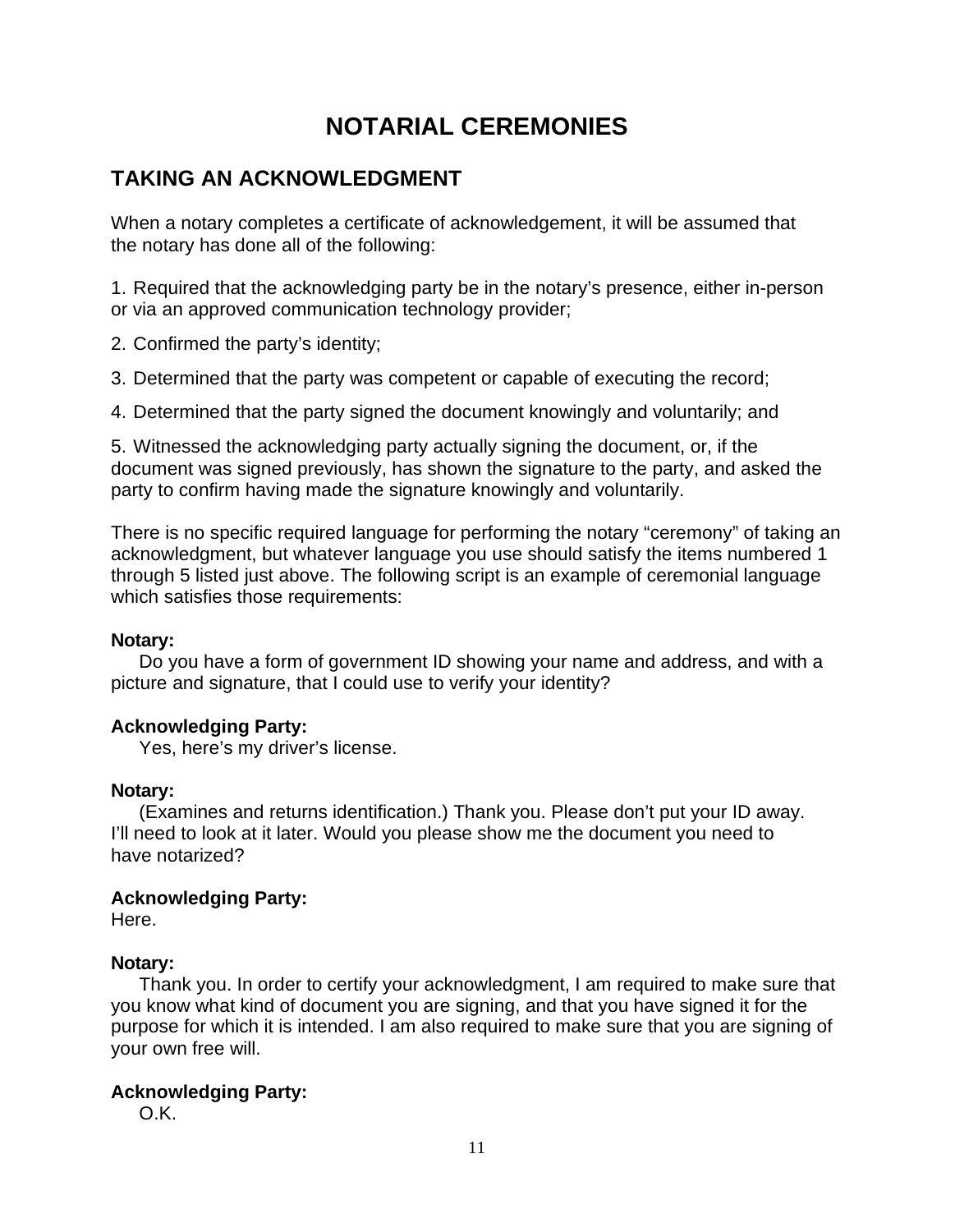#### **Notary:**

So, what kind of document is this?

#### **Acknowledging Party:**

It's a deed. (Notary confirms this.)

#### **Notary:**

And are you signing it of your own free will, and for the purpose of deeding?

#### **Acknowledging Party:**

Yes.

#### **Notary:**

Please sign here. (Notary witnesses the signing.) Now, may I please see your ID again? (Notary verifies that signature on document matches the signatures on the ID.)

The Notary then completes an appropriate certificate of acknowledgement, and signs and seals it. The following text in bold type is an example of the language which could be used in a satisfactory certificate of acknowledgement:

**State of Wisconsin County of Dane** 

**This instrument was acknowledged before me on May 8, 2020 by Jane Doe.** 

#### **(Signed by) John Smith, Notary Public My commission expires on November 9, 2021.**

[Seal or stamp is then affixed upon certificate.]

Note: All commissioned notaries public, including attorneys, must affix their notary seal or stamp on the notarial certificates they issue. Other notarial officers specifically authorized by statute to perform notarial acts without a notary public commission – such as judges, court commissioners, and county clerks – should state their title, and use their seals of office if they are required to have one.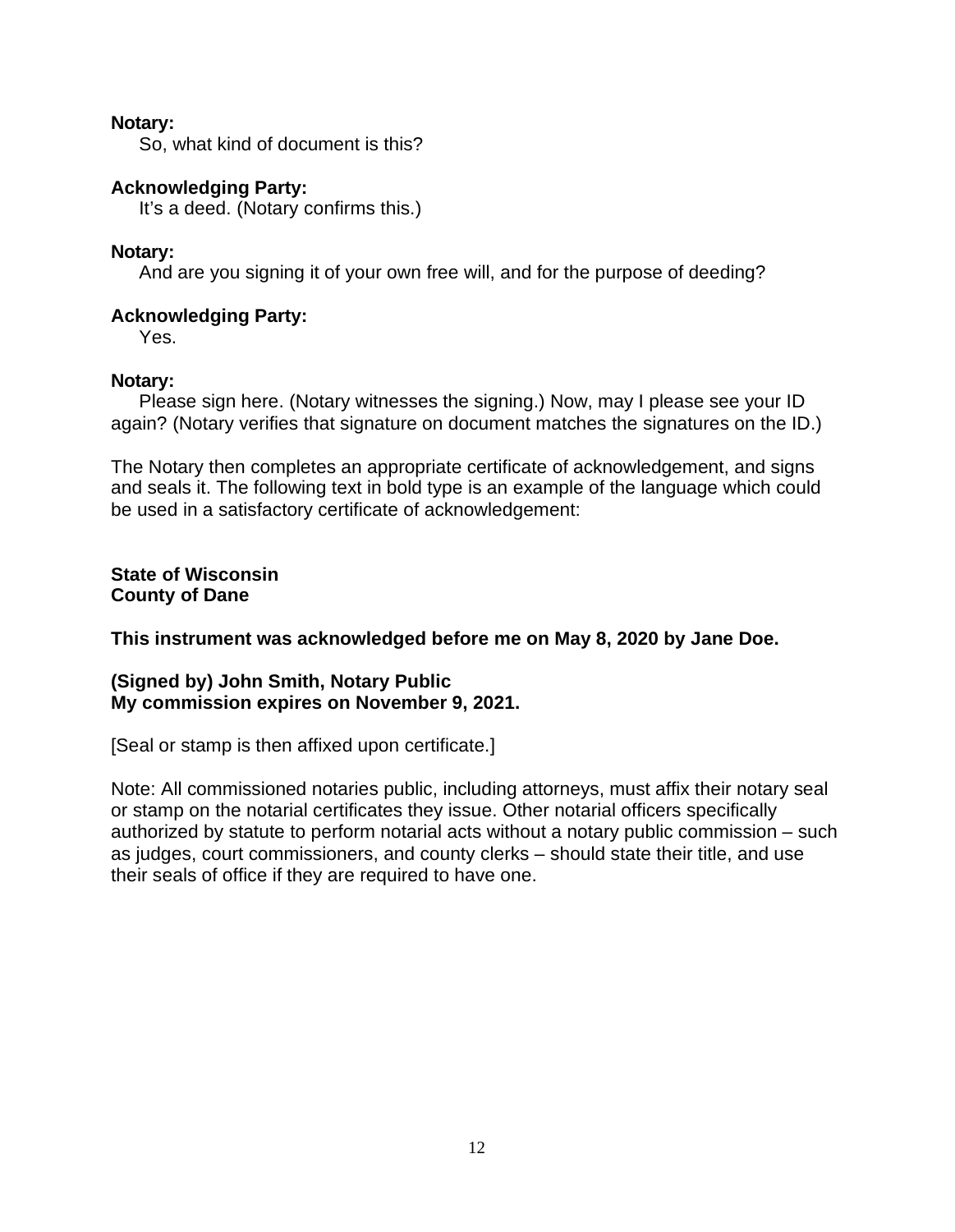# **NOTARIZING AN UNSWORN STATEMENT**

When a notary notarizes an unsworn signature, it will be assumed that the notary has done all of the following:

- 1. Required that the signing party be in the notary's presence, or by approved remote online notarization procedures;
- 2. Satisfactorily identified the party; and
- 3. Witnessed the party actually signing the document.

There is no specific required language for performing the notary "ceremony" of notarizing an unsworn signature, but whatever language you use should satisfy the items numbered 1-3 listed above. The following script is an example of ceremonial language which satisfies those requirements:

# **Notary**:

Do you have one form of picture and signature identification, showing your name and address, that I could use to verify your identity?

# **Signing Party**:

Yes, I have a picture credit card. Here, will this do?

# **Notary**:

(Examines and returns identification.) Yes. Thank you. Please don't put your ID away. I'll need to look at it later. Would you please show me the document you need to have notarized?

# **Signing Party**:

Here it is.

# **Notary**:

Thank you. In order to notarize this document, I will need to have you sign it in front of me. Are you prepared to do that? Signing Party: Yes I am.

# **Notary**:

Please sign here. (Notary witnesses signing) Now, may I please see your ID again? (Notary verifies that signature on document matches the signatures on the ID.)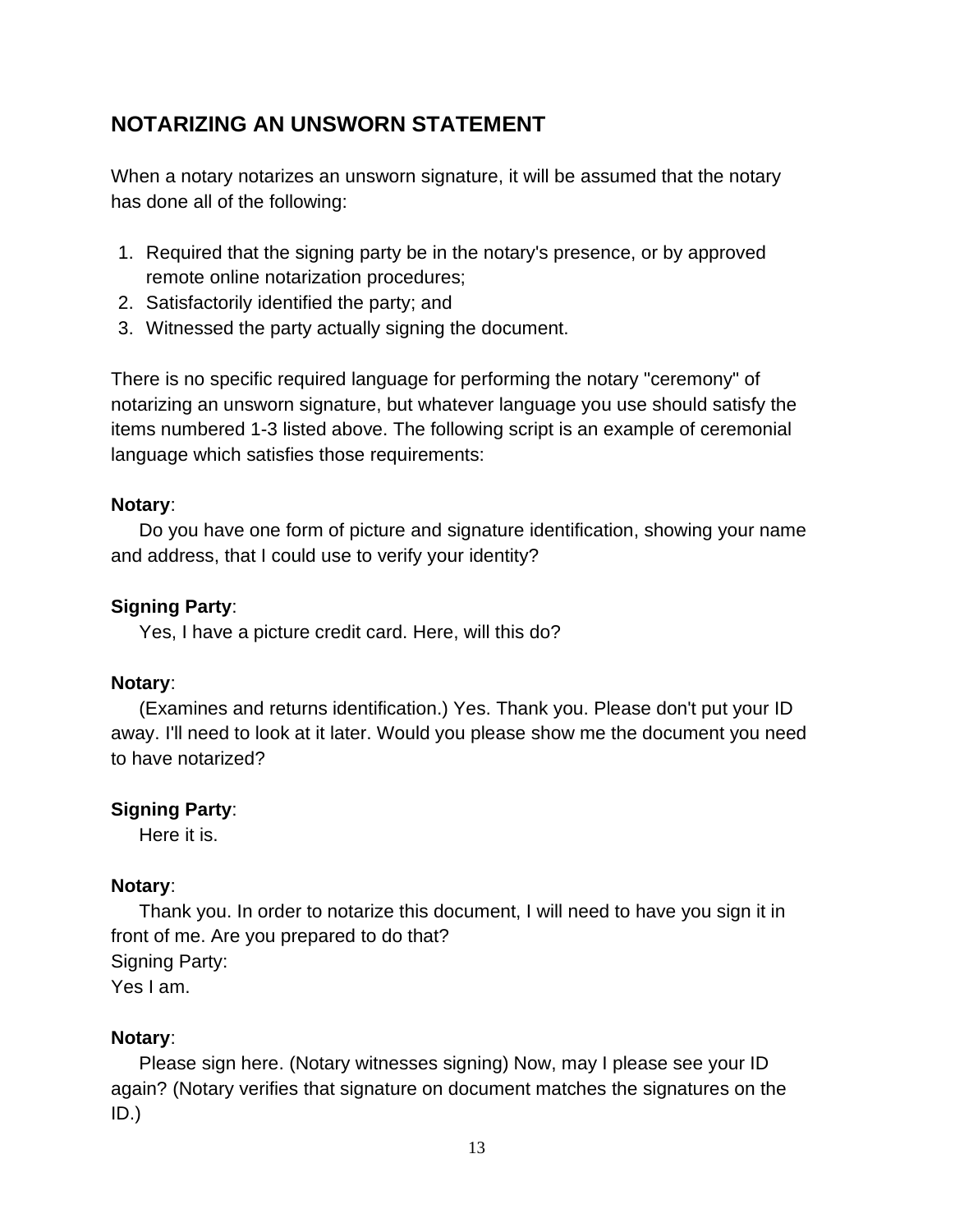The Notary then completes an appropriate certificate for witnessing a signature, signs and seals it. The following text is an example of the language which could be used in a satisfactory certificate of witnessing a signature:

# **State of Wisconsin County of Dane**

**This instrument was signed before me in Madison on June 1, 2011 by Jane Smith.** 

**(Signed by) John Doe, Notary Public My commission expires on November 13, 2014 Seal is then impressed upon certificate.**

(NOTE: All commissioned notaries public, including attorneys, must impress their notary seal on the Notarial certificates they issue. Other Notarial officers specifically authorized by statute to perform Notarial acts without a notary public commission such as judges, court commissioners and county clerks - should state their title, and use their seals of office if they are required to have one.)

# **NOTARIZING A STATEMENT SWORN TO, OR TAKEN UNDER OATH OR AFFIRMATION, AND PROVIDING A "JURAT"**

When a notary takes sworn a sworn statement, or a statement made under oath or affirmation, it will be assumed that the notary has done all of the following:

1. Required that the signing party making the statement be in the notary's presence, either in-person or via an approved communication technology provider;

2. Confirmed the party's identity;

.

3. Determined that the party was competent or capable of executing the record;

4. Determined that the party signed the document knowingly and voluntarily; and

5. Required the party to specifically confirm that they swear, or affirm under penalty of perjury, that the statements in the document to be notarized are true; and

6. Witnessed the acknowledging party actually signing the document.

There is no specific required language for performing the notary "ceremony" of notarizing a sworn or affirmed document, but whatever language you use should satisfy the items numbered 1 through 6 listed just above. The following script is an example of ceremonial language which satisfies those requirements: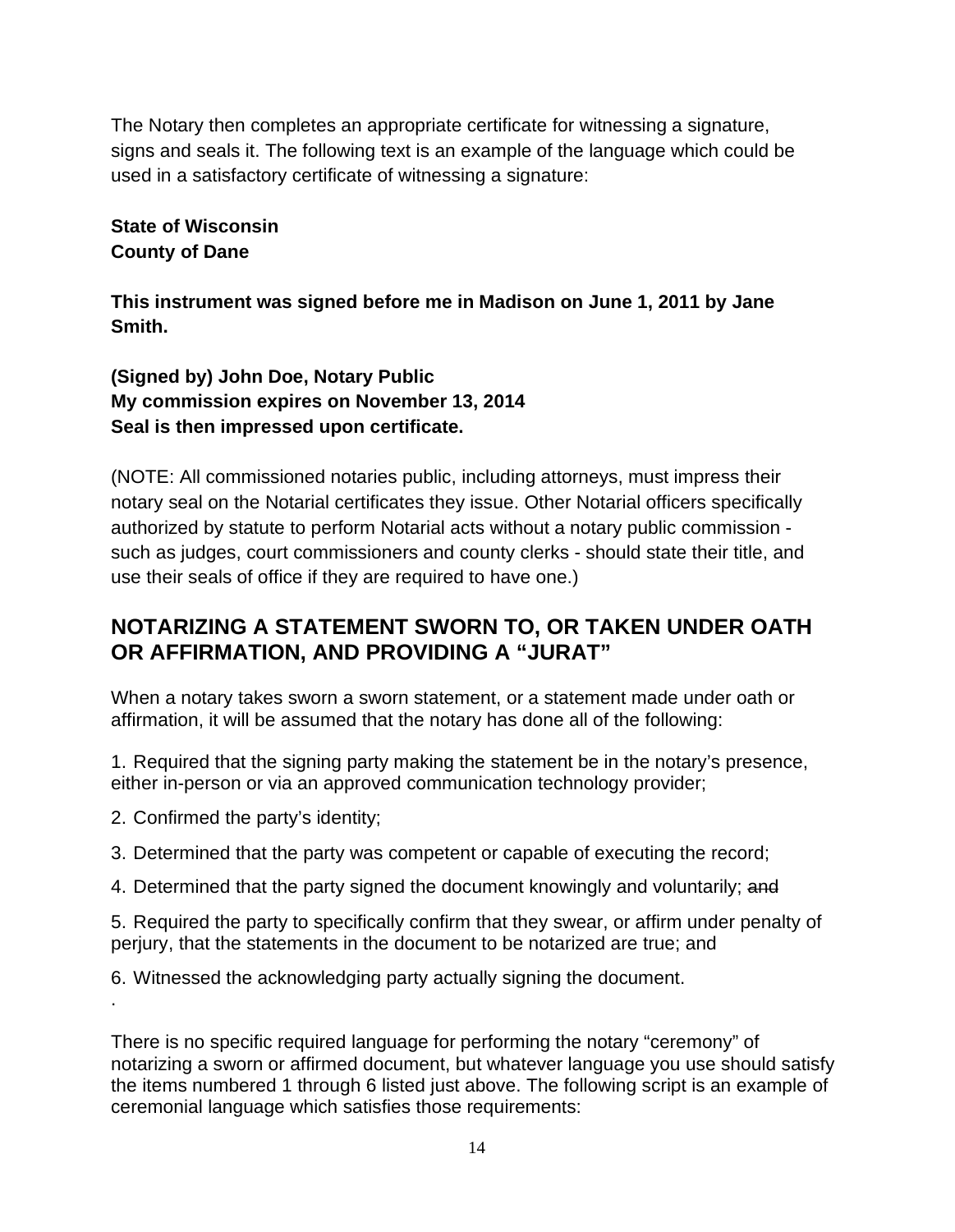#### **Notary:**

Do you have a form of government ID showing your name and address, and with a picture and signature, that I could use to verify your identity?

#### **Acknowledging Party:**

Yes, here's my driver's license.

#### **Notary:**

(Examines and returns identification.) Thank you. Please don't put your ID away. I'll need to look at it later. Would you please show me the document you would like to swear/affirm to and have notarized?

#### **Acknowledging Party:**

Here.

#### **Notary:**

Thank you. In order to notarize this document, I will need to have you specifically swear

or affirm to me that the statements made in it are true. Are you willing to do that?

#### **Signing Party:**

Yes.

#### **Notary:**

Would you please raise your right hand?

[If affirmed]: Do you affirm under penalty of perjury that the statements in the document you have asked me to notarize are the truth, the whole truth, and nothing but the truth?

[If sworn]: Do you solemnly swear that the statements in the document you have asked me to notarize are the truth, the whole truth, and nothing but the truth, so help you God?

#### **Party:**

Yes, I do.

#### **Notary:**

Please sign here. (Notary witnesses the signing.) Now, may I please see your ID again? (Notary verifies that signature on document matches the signatures on the ID.)

The notary then completes that notarization certificate, and signs and seals it. The certificate used on the statement which is signed and sworn to is sometimes referred to as a jurat. The following text in bold type is an example of appropriate language to use in a jurat, or certificate notarizing a signed and sworn statement:

**State of Wisconsin County of Dane**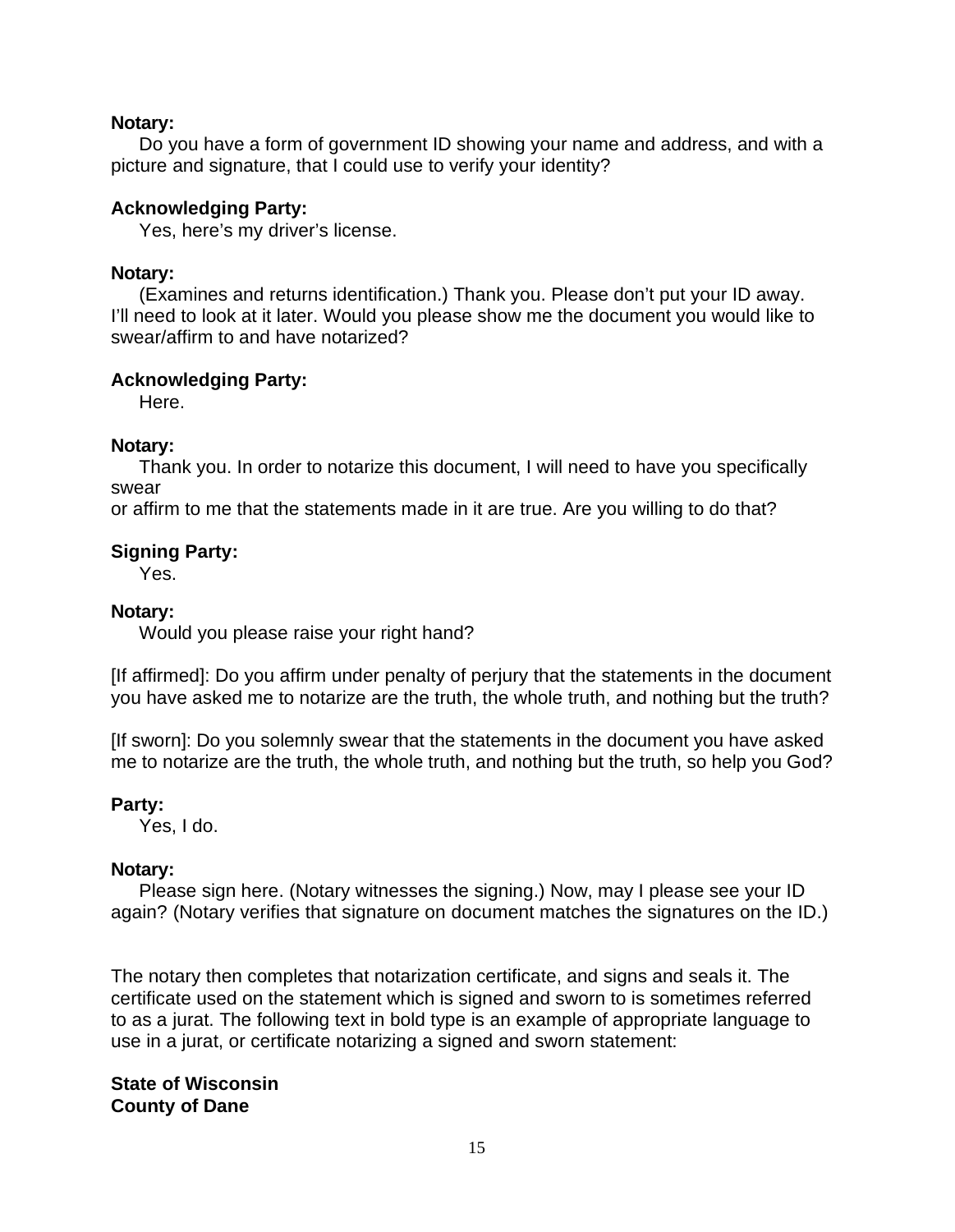**This instrument was signed and sworn to before me on May 8, 2020 by Jane Doe.** 

# **(Signed by) John Smith, Notary Public My commission expires on November 9, 2021.**

[Seal or stamp is then affixed upon certificate.]

**Note**: All commissioned notaries public, including attorneys, must affix their notary seal or stamp on the notarial certificates they issue. Other notarial officers specifically authorized by statute to perform notarial acts without a notary public commission – such as judges, court commissioners, and county clerks – should state their title, and use their seals of office if they are required to have one.

# **WHEN A PARTY IS SIGNING A NOTARIZED DOCUMENT IN A REPRESENTATIVE CAPACITY**

If a party is signing a notarized document in a representative capacity for another person or entity – for example, a corporation president signing on behalf of a corporation, or a personal representative or executor signing on behalf of an estate the notary should specifically have the party confirm that he or she is "duly authorized" to sign on behalf of the person or entity being represented:

#### **Notary:**

Are you signing on behalf of ABC Corporation?

# **Party:**

Yes.

# **Notary:**

And have you been duly authorized by the ABC Corporation to sign on its behalf as its President?

# **Party:**

Yes.

# **Note:**

1. The preceding language confirming that a party is duly authorized to sign in a representative capacity should be added to any of the ceremonies described in this booklet, when appropriate.

2. When a document is signed in a representative capacity, language indicating that should be included in the notary certificate. Proper language to be added to a notary certificate to indicate a "representative" signature may read like the examples below: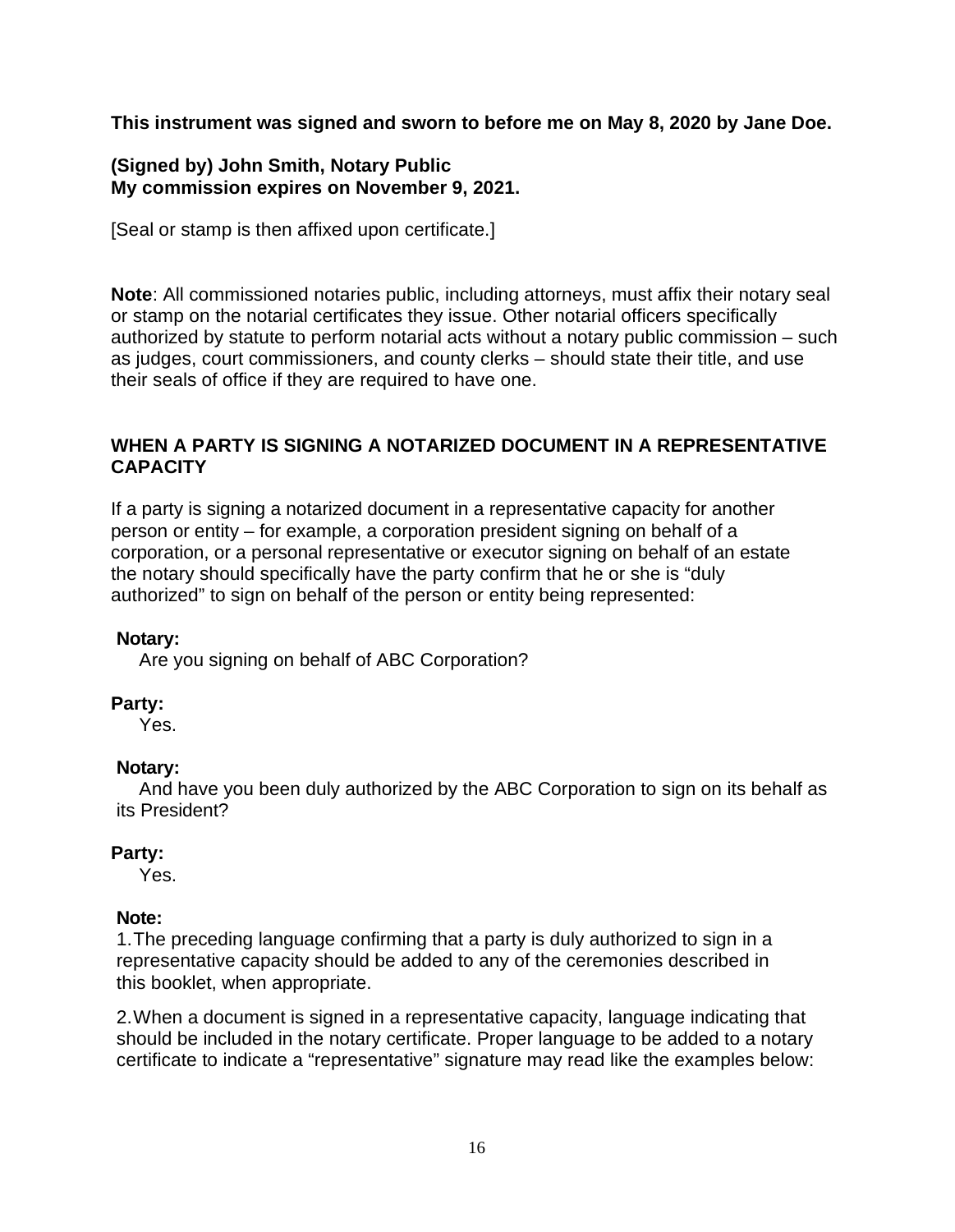This instrument was [acknowledged/signed/sworn/affirmed/attested] before me on May 8, 2020, by Sarah Smith, as the duly authorized executrix of the estate of John Smith.

This instrument was [acknowledged/signed/sworn/affirmed/attested] before me on May 8, 2020, by Robert Jones, as the duly authorized President of the ABC Corporation.

# **MAINTENANCE**

#### **WHAT SHOULD I DO IF I CHANGE MY CONTACT INFORMATION?**

You are required to give written notice of any change of contact information (including email address) to the Wisconsin Department of Financial Institutions within 10 days of the change. Keeping your address current will also ensure delivery of your commission expiration notice. A form to report a change in contact information is available here:

[http://www.wdfi.org/Apostilles\\_Notary\\_Public\\_and\\_Trademarks/forms\\_notary.htm](http://www.wdfi.org/Apostilles_Notary_Public_and_Trademarks/forms_notary.htm)

#### **WHAT IF I CHANGE MY NAME?**

If you change your name for any reason, **it is strongly suggested that** you purchase a new seal or rubber stamp stating your new name (and the words "State of Wisconsin" and "Notary Public"). Obtain a Address/Name/Seal Change form from the WDFI [http://wdfi.org/Apostilles\\_Notary\\_Public\\_and\\_Trademarks/forms\\_Notary.htm](http://wdfi.org/Apostilles_Notary_Public_and_Trademarks/forms_Notary.htm) . You are required to complete and submit the Address/Name/Seal change form to the Wisconsin Department of Financial Institutions **PRIOR** to using your new name and seal for notary purposes. For the remainder of your present commission, however, it is permissible to continue to perform notarial acts using a previous name **so long as you continue to sign your name as stated on your seal or rubber stamp**. Do not sign under a new or different name if it does not match the name on your seal or stamp. **For notarization purposes, your signature must always exactly match the name indicated on your official notary seal or stamp.**

Only the name you give and the seal or stamp you provide for filing with Department of Financial Institutions may be used for notarization purposes. No other name, seal, or stamp may be used when performing notarial acts unless the Wisconsin Department of Financial Institutions is notified in writing prior to usage. When you apply for another commission after your current term expires, you may not apply under an old or previous name. Each commission must be applied for and issued in your current legal last name.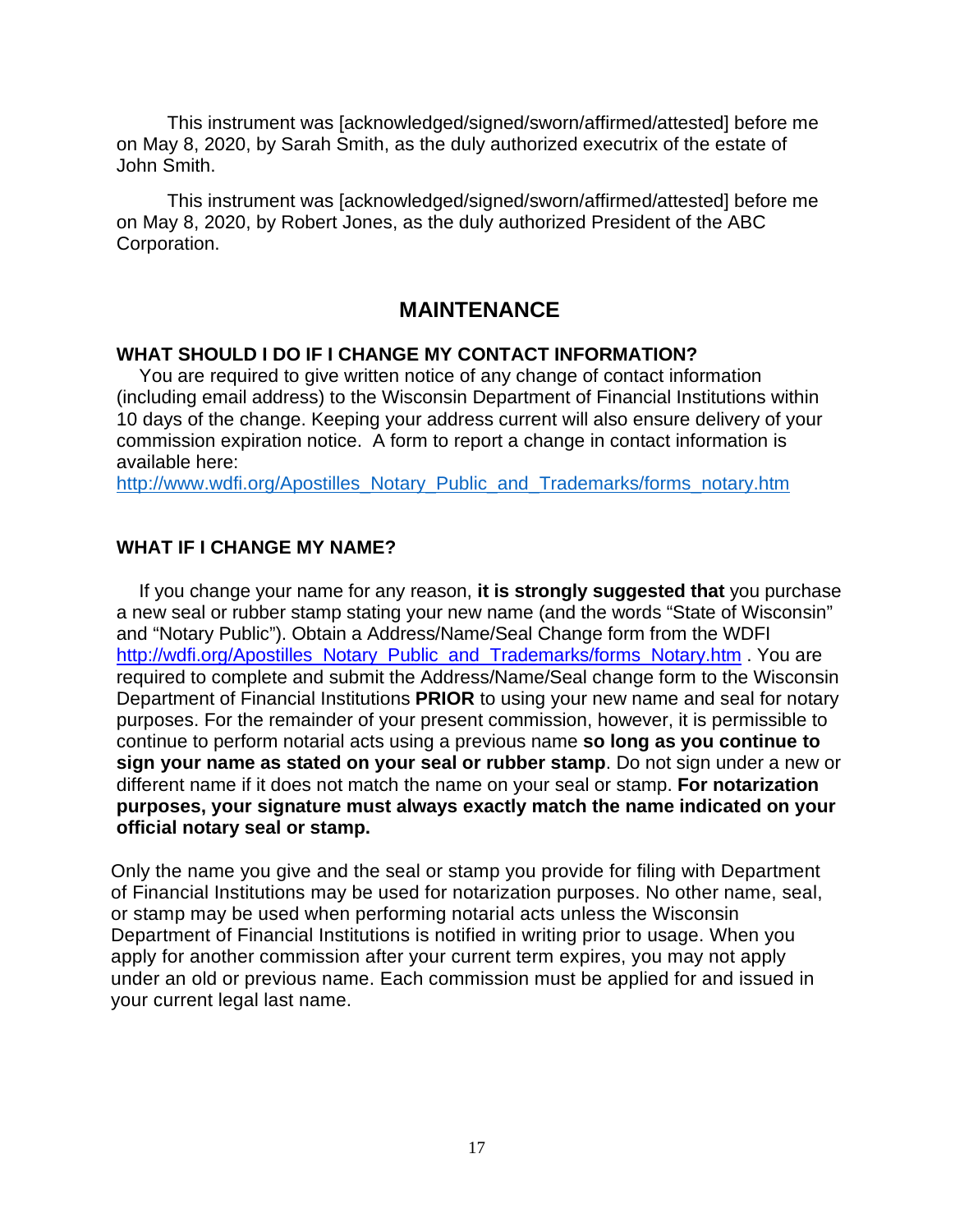#### **I WANT TO USE AN INKED STAMP INSTEAD OF AN ENGRAVED SEAL ON CERTAIN DOCUMENTS. WHAT SHOULD I DO?**

You may use both a rubber stamp and an engraved seal (embosser) provided that samples of each are on file in the Wisconsin Department of Financial Institutions prior to use. When you order a second seal/stamp, be sure your name is set forth exactly as it appears on your original seal/stamp. Before using the new seal/stamp, send samples to the Wisconsin Department of Financial Institutions along with your signature, commission expiration date, and future date of intended use.

#### **WHAT IF MY NOTARY SEAL IS LOST OR STOLEN?**

Notify the Wisconsin Department of Financial Institutions in writing immediately. Then, order a new seal or stamp that has a different appearance than your previous one. When the new seal/stamp is received, send samples to the Wisconsin Department of Financial Institutions before using it. The WDFI will notify you when the new stamp/seal may be used.

#### **CAN MY COMMISSION CERTIFICATE BE REPLACED?**

A new certificate may be ordered by submitting a written request and \$10 fee to the Department of Financial Institutions.

#### **MAY THE INFORMATION ON MY FILED APPLICATION AND BOND FORMS BE GIVEN OUT TO THE PUBLIC?**

All forms and documents submitted to the Department of Financial Institutions regarding your Notary Public commission are public records and are subject to Wisconsin's Open Records Law. Any person may have the right to inspect and copy your file upon request. Bonding companies will often obtain the names and addresses of notaries whose commissions are about to expire so they can mail out bond solicitations.

#### **WHAT IS AN "ERRORS AND OMISSIONS" POLICY?**

An Errors and Omissions policy is optional insurance that could help you pay legal fees and damages if you are sued for acts taken as a notary public. It's different than your bond, which protects the public (not you). Most companies that sell notary bonds will have Errors and Omissions policies available. Errors and Omissions policies are not filed with the Wisconsin Department of Financial Institutions. Keep them in your own personal records.

#### **AM I REQUIRED TO KEEP A NOTARIAL LOG BOOK?**

Keeping a notarial log book, or journal, is not required in Wisconsin, although you are encouraged to do so. Depending on the amount and types of documents you are